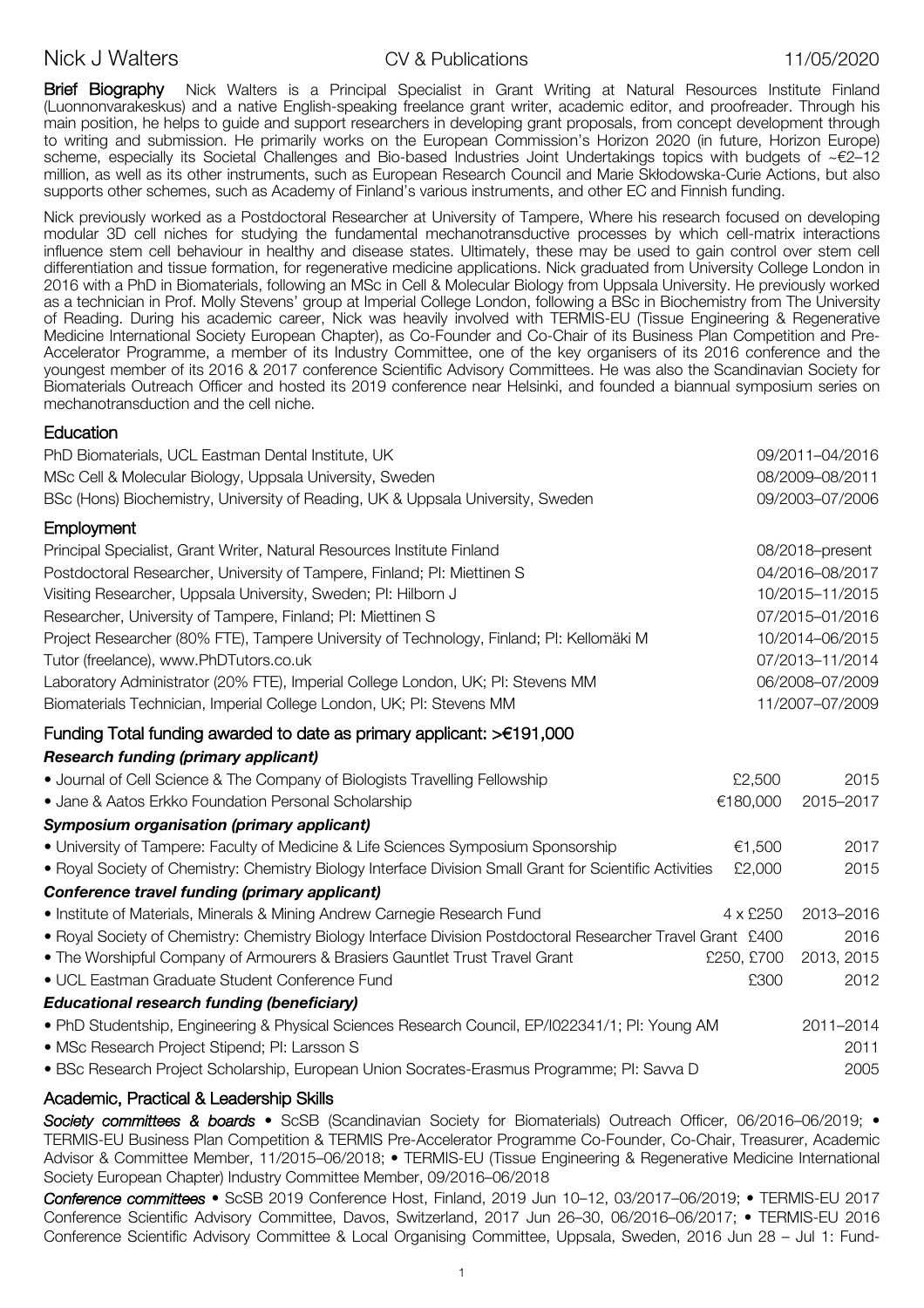Raising Chair (€86,000 in 5 months), Poster Session Chair & Students & Young Investigators Section Local Representative, 11/2015–07/2016

*Symposium organisation and chairpersonship* • Organiser & Co-Chair: "Cell-matrix interactions: innovative 3D hydrogel models for studving and directing stem cell fate". 2017 Jun 28; TERMIS-EU 2017 Conference, Davos, Switzerland; • Organiser & Host: "Symposium on artificial cell niches for studying mechanotransductive processes". 2017 Jun 15–16; University of Tampere, Finland; • Co-Chair: "MSCs in TERM". 2016 Jun 30; TERMIS-EU 2016 Conference, Uppsala, Sweden; • Organiser & Co-Host: "The use of polymers to study and direct stem cell fate in three-dimensions". 2015 Oct 29– 30; Uppsala University, Sweden

*Institutional responsibilities* • MSCA-ITN Grant Application Coordinator. 2015; University of Tampere, Finland; • Postgraduate Student Representative, Athena SWAN Gender Equality Committee. 2012–2014; UCL Eastman Dental Institute, UK

*Supervision & mentorship* Primary supervision • Paulamäki J, 09/2016–03/2017, MSc thesis, "Modular stem cells niches for studying cell-matrix interactions in three dimensions", Tampere University of Technology, co-supervisor Oommen OP. • Vento H, 02/2016–07/2017, MSc thesis, "PEG-based degradable hydrogels for studying cellular behaviours", Tampere University of Technology, co-supervisor Kellomäki M. Co-supervision • Kemppi H, 04-12/2017, MSc thesis, "Gold crosslinked, collagen, gelatin A, gelatin B and fibronectin-containing hyaluronic acid hydrogels for hBMSC tissue engineering applications", Tampere University of Technology, primary supervisor Oommen OP. Mentorship • Gupta, D, since 07/2016, University of Nottingham. • Chahal AS, since 06/2016, University of Oslo. • Yu TT, since 10/2015, King's College London. Unofficial supervision • Yu TT, 09/2015-04/2019, PhD thesis, King's College London, primary supervisor Gentleman E. • Dakkouri L, 03/2013–07/2015, DDent thesis, University College London, primary supervisor Young AM. • Conti MS, 11/2012–08/2013, MSc thesis, University College London, primary supervisor Evans J.

*Peer-review* Journals • Acta Biomaterialia (Elsevier B.V.), 2016–2018; • Journal of Biomaterials Applications (Sage Publications Inc.), 2013–2018; • Journal of Tissue Engineering (Sage Publications Inc.), 2013–2018; • Scientific Reports (Nature Publishing Group), 2016–2018. Conferences • EMBEC/NBC 2017; • TERMIS-EU 2016 & 2017; • ScSB 2019.

*Scientific society membership* • Biochemical Society, 2015–2018; • BSCB (British Society for Cell Biology), 2015–2018; • IET (The Institution of Engineering & Technology), MIET, 2015–2018; • IADR (International Association of Dental Research), 2012, • IOM3 (Institute for Materials, Minerals & Mining), MIMMM, 2013–2018; • RSB (Royal Society of Biology), MRSB, 2015–2018; • RSC (Royal Society of Chemistry), MRSC, 2015–2018; • ScSB (Scandinavian Society for Biomaterials), 2016– 2018; • Science is Vital, 2015–2018; • SSB+RM (Swiss Society for Biomaterials & Regenerative Medicine), 2013; • TERMIS (Tissue Engineering & Regenerative Medicine International Society), 2013–2018; • WISE (Campaign to Promote Women in Science, Technology & Engineering), 2015–2018.

*Collaborations* • Current principal collaborators: Gentleman E & Yu TT, King's College London; Miettinen S & Hytönen V, University of Tampere; Hilborn J, Uppsala University; Oommen OP & Kellomäki M, Tampere University of Technology, 2015– 2018; Bozec L, University College London. • Other current collaborators: Vuornas, K & Ojansivu M, University of Tampere; Koivisto J, Tampere University of Technology (2016–2018). • Former collaborators: Knowles JC, Foroutan F & Syed O, University College London, UK, 2014–2015. • Fostered collaborations between: Gentleman E & Varghese OP, Uppsala University, Sweden, 2011–present; Gentleman E & Bozec L, 2012–present.

*Laboratory techniques* • Design/characterisation/biological evaluation of complex, multifunctional tissue scaffold biomaterials. • Polymer chemistry. • Materials synthesis, e.g. dental/orthopaedic composites, calcium phosphate bone cements, synthetic/natural hydrogels. • High performance liquid chromatography. • Mammalian cell/tissue culture. • Bacterial culture. • Viral culture. • Adipose/bone marrow stromal cell isolation. • Histoimmunochemical and other biological and immunosorbent assays, including for measuring biocompatibility, protein expression, mineral deposition and quantification of protein release. • PCR & qRT-PCR. • Confocal microscopy. • Scanning electron microscopy. • Energy-dispersive X-ray spectroscopy. • Fourier transform infrared spectroscopy. • Raman spectroscopy. • Biaxial flexural, compressive & cyclic mechanical testing for assessing material strength/modulus/resilience/toughness/fatigue. • Rheological testing. • Atomic force microscopy. • Adherence to standard protocols, e.g. ISO, BSI, ASTM. • Involvement in product development/ patenting/CE marking/commercialisation of biomaterial product.

Lanquage & communication skills • Proficient in grant writing, scientific writing and presentation. • Native English speaker. • Finnish Level currently CEFRL equivalent B1 (lower intermediate), UCL School of Slavonic & Eastern European Studies, University of Tampere, Onnenkieli Oy & Tampereen Aikuiskoulutuskeskus. • Swedish Level CEFRL B2 (upper intermediate), UCL Language Centre & Uppsala Folkuniversitet. • French GCSE Grade A. • Italian GCSE Grade B. • Mac & PC literate. Proficient in Microsoft Office, Adobe Creative Suite (Photoshop, Lightroom, Illustrator, InDesign, Dreamweaver), HTML, CSS, & scientific imagining software (ImageJ, Huygens Essential, Zeiss Zen).

## **Publications**

**†** joint first authorship | \* corresponding author | ‡ presenting author

Metrics (Google Scholar): total citations: 218 | mean citations per article: 43.6 | g-index: 5 | h-index: 5 | i10-index: 5 | m-index: 0.83

#### *Publications (peer-reviewed)*

6. Jowett G, Yu TT, Norman M, Rosell Arevalo P, Hoogland D, Lust S, Read E, Hamrud E, **Walters NJ**, Niazi U, Chung M, Marciano D, Omer O, Zabinski T, Danovi D, Lord G, Hilborn J, Evans N, Dreiss C, Bozec L, Oommen OP, Lorenz C, da Silva R, Neves J & Gentleman E\*. ILC1-derived TGFβ1 drives intestinal remodelling. *Nature Materials, revisions in submission*.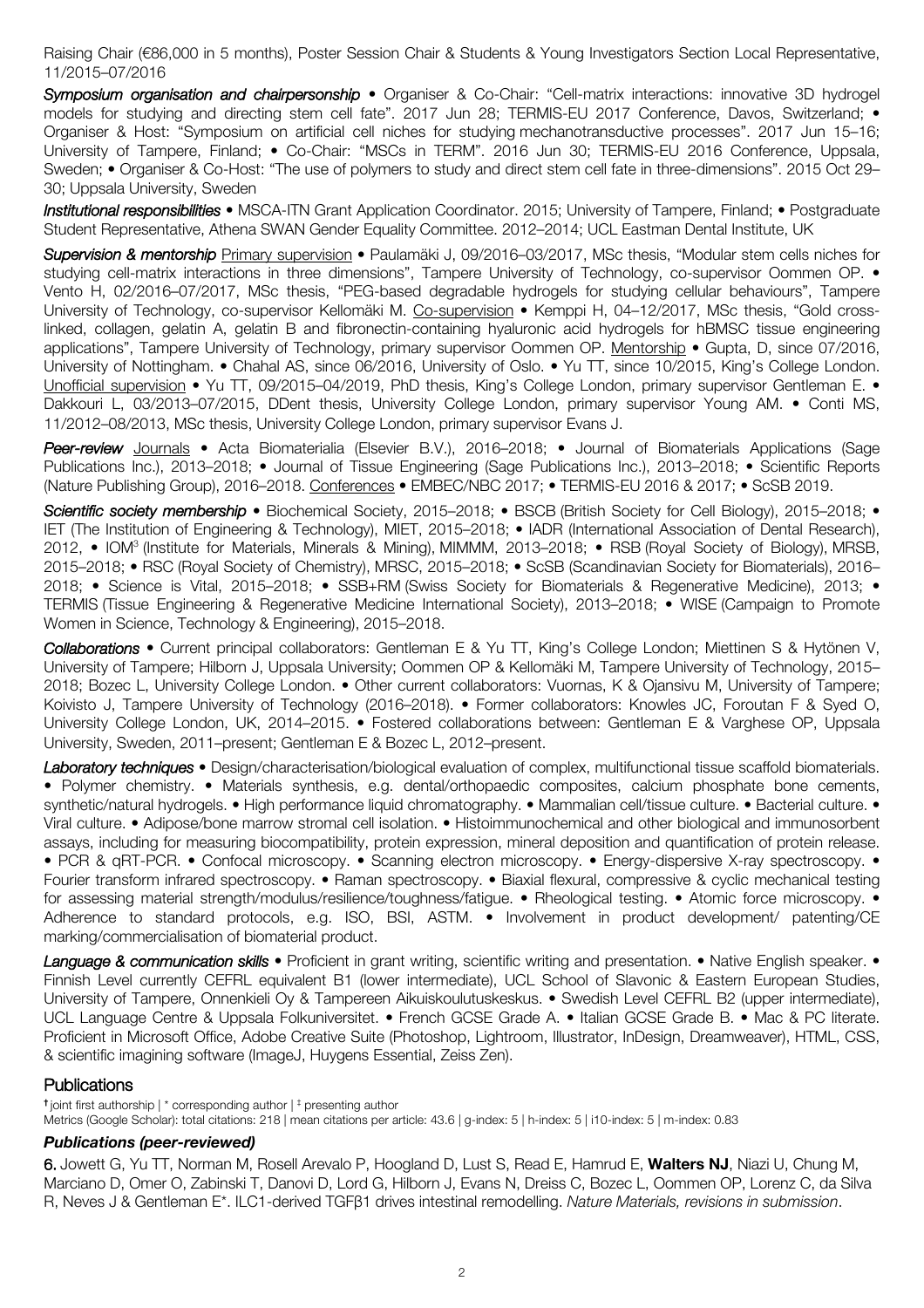5. **Walters NJ**, Xia W, Salih V, Ashley PF & Young AM\*. Poly(propylene glycol) and urethane dimethacrylates improve conversion of dental composites and reveal complexity of cytocompatibility testing. *Dental Materials* 2016;32:264–77, doi: 10.1016/j.dental.2015.11.017. (15 citations)

4. Foroutan F, **Walters NJ**, Owens GJ, Kim H-W, De Leeuw N & Knowles JC\*. Sol-gel synthesis of quaternary (P<sub>2</sub>O<sub>5</sub>)<sub>55</sub>– (CaO)25–(Na2O)(20-X)–(TiO2)X bioresorbable glasses for bone tissue engineering applications (X = 0, 5, 10, or 15). *Biomedical Materials* 2015;10(4):045025:1–10, doi:10.1088/1748-6041/10/4/045025. (4 citations)

**3.** Al Qaysi M<sup>†</sup>, **Walters NJ**†, Foroutan F<sup>†</sup>, Owens GJ, Kim H-W, Shah R & Knowles JC\*. Strontium- and calcium-containing, titanium-stabilised phosphate-based glasses with prolonged degradation for orthopaedic tissue engineering. *Journal of Biomaterials Applications* 2015;30(3):300–310, doi:10.1177/0885328215588898. (11 citations)

2. **Walters NJ** & Gentleman E\*. Evolving insights in cell-matrix interactions: Elucidating how non-soluble properties of the extracellular niche direct stem cell fate (review). *Acta Biomaterialia* 2015;11:3–16, doi:10.1016/j.actbio.2014.09.038. (54 citations)

1. Syed O, **Walters NJ**, Day RM, Kim H-W & Knowles JC\*. Evaluation of decellularization protocols for production of tubular small intestine submucosa scaffolds for use in oesophageal tissue engineering. *Acta Biomaterialia* 2014;10:5042–53, doi:10.1016/j.actbio.2014.08.024. (38 citations)

## *Oral conference proceedings (peer-reviewed)*

6. Walters NJ<sup>‡</sup>, Yu TT, Foyt D, Vento H, Paulamäki J, Oommen OP, da Silva RMP, Hilborn J, Kellomäki M, Miettinen S\* & Gentleman E\*. Modular 3D cell niches: Optimisation of biochemical and biophysical properties for bone marrow stromal cell adhesion and survival. Proceedings of Scandinavian Society for Biomaterials Conference; oral presentation; 2017 Mar 15–17 Hafjell, Norway. *European Cells & Materials* 2017;33(S1):37.

5. Sousa-Moreno V‡ , Spratt D, Hassan I, **Walters NJ**, Sutherland J, Mardas N & Donos N\*. Peri-implantitis microbiome variability across different disinfection protocols, implant surfaces and their relationship with biocompatibility dynamics: Proceedings of European Association for Osseointegration Conference; oral presentation; 2015 Sep 24–26; Stockholm, Sweden. *Clinical Oral Implants Research* 2015;26(S12):5, doi:10.1111/clr.4\_12678.

4. Khan MA<sup>‡</sup>, **Walters NJ** & Young AM\* (2014). Fibre-reinforced injectable orthopaedic composites with improved toughness and cell compatibility: Proceedings of Society for Biomaterials Conference; oral presentation; 2014 Apr 16–19; Denver, CO, USA, doi:10.13140/RG.2.1.3068.4321.

3. **Walters NJ**‡ , Khan MA & Young AM\* (2013). Novel fibre-reinforced remineralising dental and orthopaedic composites with improved toughness and fatigue properties: Proceedings of Swiss Society for Biomaterials Conference; oral presentation; 2013 Jun 25–26; Davos, Switzerland. *European Cells & Materials* 2013;26(S4):3, doi:10.13140/2.1.3117.4083.

2. **Walters NJ**‡ , Khan MA, Liaqat S & Young AM\* (2013). Novel remineralising, antimicrobial dental & orthopaedic resinbased composites: Proceedings of Tissue Engineering & Regenerative Medicine International Society European Chapter Conference; oral presentation; 2013 Jun 17–20; Istanbul, Turkey, doi:10.13140/RG.2.1.2544.1443.

1. **Walters NJ**‡ & Young AM\* (2012). Low shrinkage dental composites with high strength and toughness: Proceedings of Pan-European Region International Association of Dental Research Conference; oral presentation; 2012 Sep 12–15; Helsinki, Finland. *Journal of Dental Research* 2012;91(C):288, doi:10.13140/RG.2.1.1757.7127.

## *Poster conference proceedings (peer-reviewed)*

13. Yu TT<sup>‡</sup>, Walters NJ<sup>‡</sup>, Vento H, Oommen OP, Hilborn J, Miettinen S<sup>\*</sup> & Gentleman E<sup>\*</sup>. Sequential synthesis of modular poly(ethylene glycol)–peptide hydrogels for controlling stiffness, degradability and biomolecule presentation in 3D artificial stem cell niches. Proceedings of Tissue Engineering & Regenerative Medicine International Society European Chapter Conference; poster presentation; 2017 Jun 26–30 Davos, Switzerland. *European Cells & Materials* 2017.

12. Vuornos K<sup>‡</sup>, Ojansivu M, Koivisto J, Parraga Meneses J, Walters NJ, Hyttinen J, Ihalainen J, Kellomäki M & Miettinen S\*. Osteogenic differentiation of human adipose stem cells in 3D hydrogels. Proceedings of Tissue Engineering & Regenerative Medicine International Society European Chapter Conference; poster presentation; 2017 Jun 26–30 Davos, Switzerland. *European Cells & Materials* 2017.

11. Vuornos K<sup>‡</sup>, Ojansivu M, Koivisto J, Parraga Meneses J, Walters NJ, Hyttinen J, Ihalainen J, Kellomäki M & Miettinen S\*. Osteogenic differentiation of human adipose stem cells in 3D hydrogels. Proceedings of Scandinavian Society for

Biomaterials Conference; poster presentation; 2017 Mar 15–17 Hafjell, Norway. *European Cells & Materials* 2017;33(S1):36. 10. Walters NJ<sup>‡</sup>, Miettinen S<sup>\*</sup> & Gentleman E<sup>\*</sup>. An illustrated review of mechanotransduction and its impact on stem cell fate. Proceedings of BioMediTech Research Day; poster presentation; 2016 Nov 25 Tampere, Finland.

9. Yu TT<sup>+\*</sup>, Zia S<sup>†</sup> & Walters NJ<sup>†</sup>. A unique pre-accelerator programme to enhance entrepreneurial researchers' preparedness to commercialise in the tissue engineering and regenerative medicine field. Proceedings of The Inaugural UK Regenerative Medicine Conference; poster presentation; 2016 Sep 20–21 London, UK.

8. Walters NJ<sup>‡</sup>, Yu TT, Oommen OP, Hilborn J, Miettinen S\* & Gentleman E\*. Sequential synthesis of modular poly(ethylene glycol)—peptide hydrogels for nanoscale control over extracellular matrix features. Proceedings of Tissue Engineering & Regenerative Medicine International Society European Chapter Conference; poster presentation; 2016 Jun 28 – Jul 1 Uppsala, Sweden. *European Cells & Materials* 2016;31(S1):P356.

7. Walters NJ<sup>‡</sup>, Yu TT, Oommen OP, Hilborn J, Miettinen S<sup>\*</sup> & Gentleman E<sup>\*</sup>. Synthesis of four-arm poly(ethylene glycol)– nitrophenyl carbonate for PEG—peptide hydrogels. Proceedings of Scandinavian Society for Biomaterials Conference; poster presentation; 2016 Jun 1–3 Reykjavik, Iceland, doi:10.13140/RG.2.1.2946.2806.